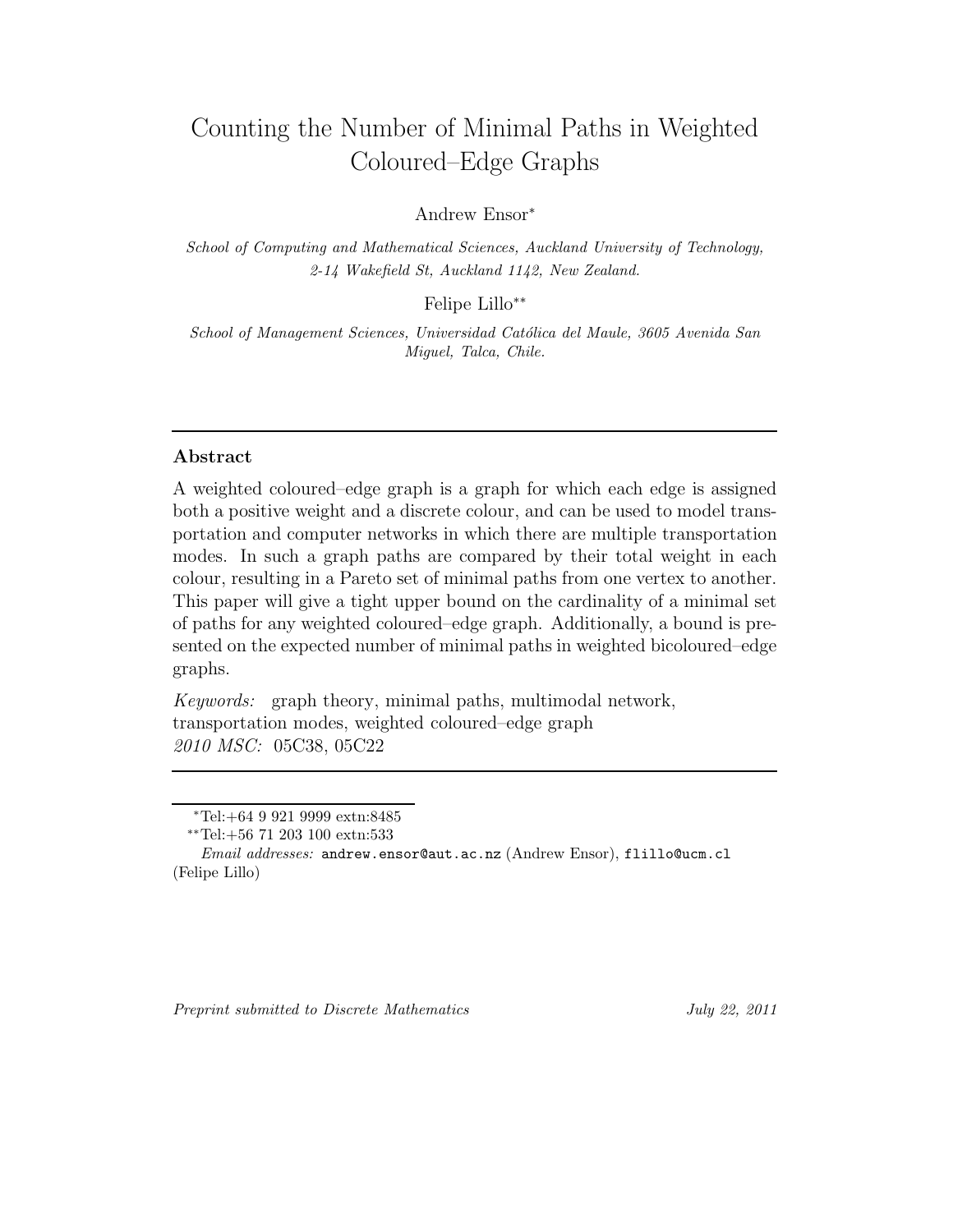#### **1. Introduction**

**Definition 1.1.** A *weighted coloured–edge graph*  $\mathbf{G} = \langle V, E, \omega, \lambda \rangle$  consists of a directed multigraph  $\langle V, E \rangle$  with vertex set V and edge set E, a *weight* function  $\omega: E \to \mathbb{R}^+$ , and a (surjective) *colour* function  $\lambda: E \to M$ , where M is a set of possible colours for the edges.

Hence associated with each edge  $e \in E$ , there is an initial vertex  $u \in V$ and a terminal vertex  $v \in V$ , a positive weight  $\omega(e) \in \mathbb{R}^+$ , and a colour  $\lambda(e) \in M$ . The graph **G** is said to be *finite* if both V and E are finite sets, in which case  $M$  is also finite.

Concepts similar to weighted coloured–edge graphs have received little attention in the literature. Clímaco et al.  $[1]$  experimentally studied the number of spanning trees in a weighted graph whose edges are labelled with a colour. In that work, weight and colour are two criteria both to be minimized and the proposed algorithm generates a set of non–dominated spanning trees. The computation of coloured paths in a weighted coloured–edge graph is investigated by Xu et al. [2]. The main feature of their approach is a graph reduction technique based on a priority rule. This rule basically transforms a weighted coloured–edge multidigraph into a coloured–vertex digraph by applying algebraic operations to the adjacency matrix. Additionally, the authors provide an algorithm to identify coloured source–destination paths. Nevertheless, the algorithm is not intended for general instances because its input is a unit–weighted coloured multidigraph and only paths not having consecutive edges equally coloured are considered. In his paper Manoussakis [3] studied the computation of paths with specific colour patterns in unweighted coloured–edge graphs. Particularly, his study focuses on alternating coloured–edge paths in complete coloured–edge graphs. Finally, Bang & Gutin [4] presents a survey of the computation of alternating cycles and paths in coloured–edge multigraphs. Manoussakis as well as Bang & Gutin only focus on unweighted graphs.

As this paper investigates shortest paths and all weights are positive, it is presumed that graphs do not have any self-loops. Similarly, it can be presumed that for any two vertices  $x, y \in V$  and colour  $c \in M$  there is at most one edge  $e_{xy} \in E$  from u to v for which  $\lambda(e_{xy}) = c$ . Therefore, for a finite graph with  $n = |V|$ ,  $m = |E|$ ,  $k = |M|$ , there is a bound on the number of edges, given by  $m \leq kn(n-1)$ .

A *path* in **G** consists of a finite set of edges  $\{e_{x_0x_1}, e_{x_1x_2}, \ldots, e_{x_{l-1}x_l}\}$  for which the terminal vertex  $x_i$  of each  $e_{x_{i-1}x_i}$  is the initial vertex of  $e_{x_ix_{i+1}}$ ,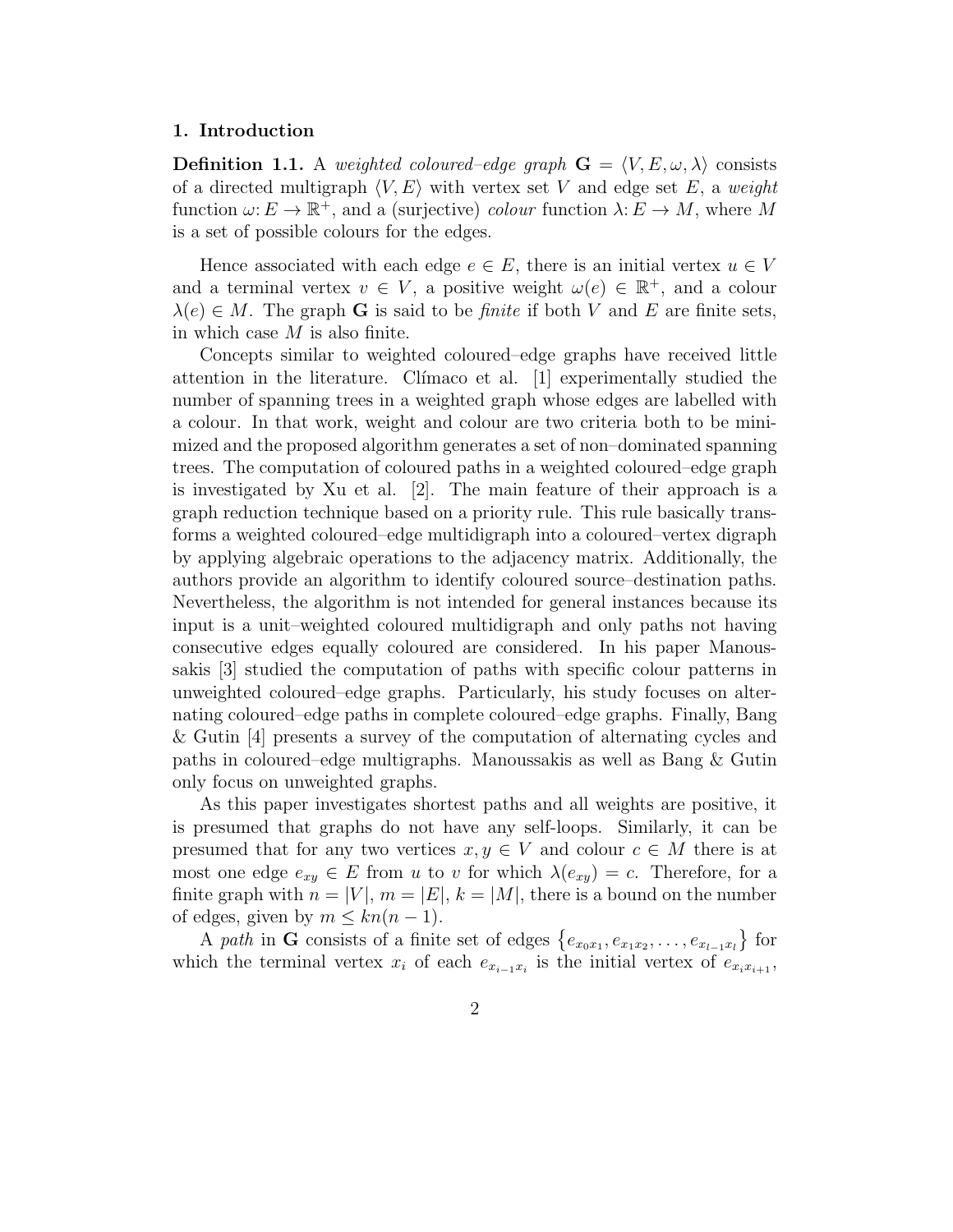and the path is considered to be from the source  $x_0$  to the destination  $x_l$ . The path is called *simple* if no two edges in the path have the same initial vertex nor the same terminal vertex. It is straightforward to verify that a finite graph has at most the following number of simple paths from a chosen source vertex to a destination vertex:

$$
k + k2(n-2) + k3(n-2)(n-3) + ... + kn-1(n-2)(n-3) \cdots 1.
$$

For any path  $p_{uv} = \{e_{x_0x_1}, e_{x_1x_2}, \ldots, e_{x_{l-1}x_l}\}$  from a vertex  $u = x_0$  to a vertex  $v = x_l$  and any colour  $c \in M$  the path weight in colour c is defined by:

$$
\omega_c(p_{uv}) = \sum_{\lambda(e_{x_ix_{i+1}})=c} \omega(e_{x_ix_{i+1}}),
$$

namely the sum of the weights for those edges that have colour c. The *weight* of a path is represented as a k-tuple  $(\omega_{c_1}(p_{uv}),\ldots,\omega_{c_i}(p_{uv}),\ldots,\omega_{c_k}(p_{uv}))$ , giving the total weight of the path in each colour. A preorder  $\leq$  can be defined on the paths from u to v by  $p_{uv} \le q_{uv}$  if for every colour c one has  $\omega_c(p_{uv}) \leq \omega_c(q_{uv})$ , essentially using the partial order defined on the weights by the product partial ordering on  $\mathbb{R}^k$ .

From the above definitions it is apparent that the concept of a weighted coloured–edge graph with  $k$  colours can equivalently be formulated as a multiweighted multigraph where each edge is assigned a k-tuple of non-negative weights  $(w_{c_1},\ldots,w_{c_i},\ldots,w_{c_k})$  and exactly one  $w_{c_i} > 0$ . However, multiweighted graphs are mostly used in multicriteria optimization applications where the weight components correspond to quantities to be optimized, such as cost and time, so edges typically contribute toward more than just one quantity. For this reason multiweighted graphs whose edge weights are zero in all but one component have not received attention in the literature. Furthermore, most multicriteria optimization techniques do not consider multigraphs, although some can be generalized to include such possibilities. By contrast, weighted coloured–edge graphs are suitable for multimodal network applications, which can be modeled using weighted coloured–edge graphs where the weights represent some form of distance in a network and the colours represent the mode of transportation. In the past most multimodal network optimization applications have needed constraints to be placed on the network to make the determination of a shortest path fulfilling application-specific criteria tractable. Often such criteria can be specified based on the total path weights in each mode, so if the set of minimal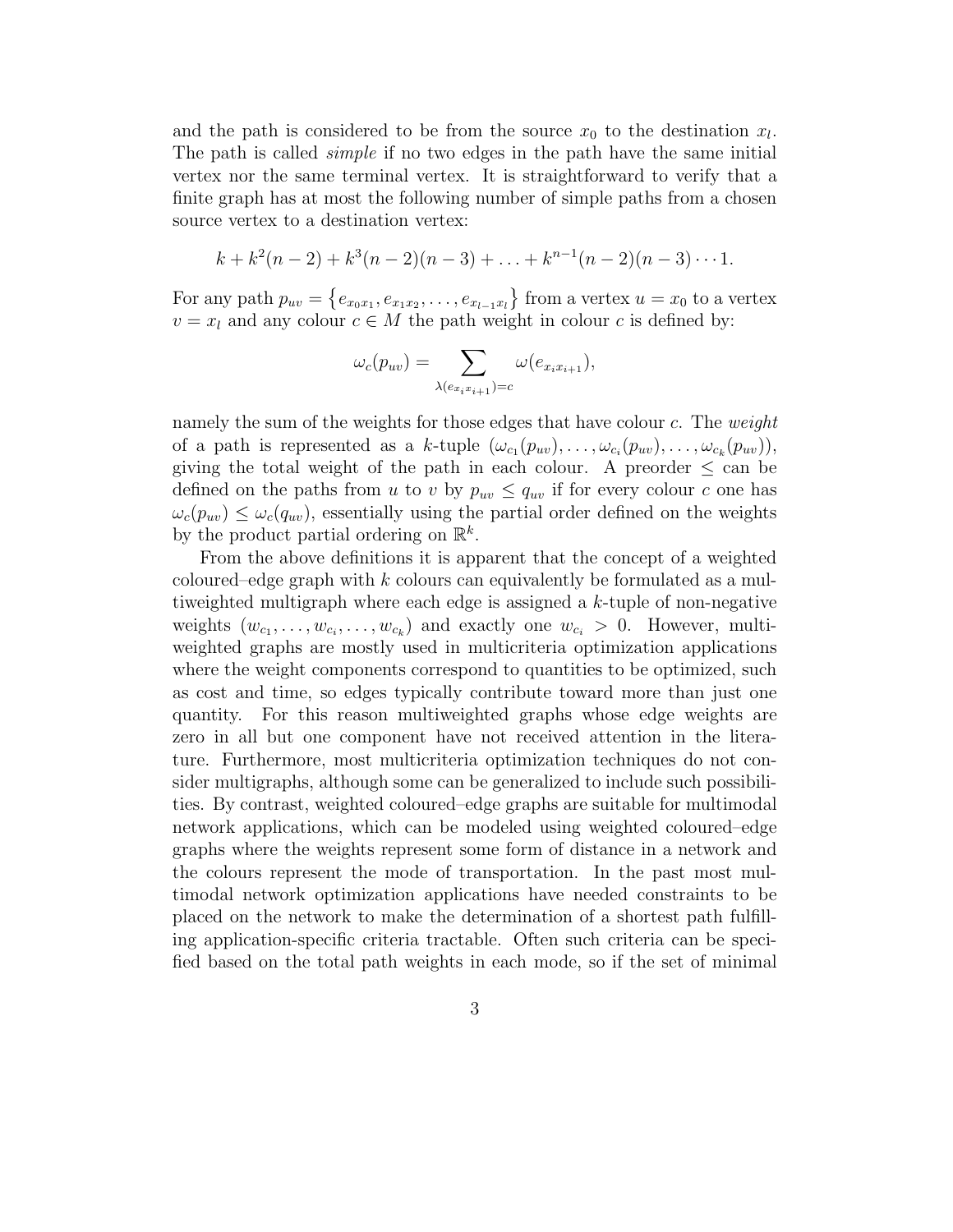paths has manageable cardinality then the application-specific criteria might only need be applied to the set of minimal paths rather than to potentially  $O(k^{n-1}(n-2)!)$  paths.

This paper is interested in establishing bounds on the number of paths that can be minimal from one vertex  $u$  to another vertex  $v$ . Certainly, if the graph is disconnected then there might be no paths from  $u$  to  $v$ , and if it is connected with edges in each allowed colour then there are at least  $k$  minimal paths, since paths that have edges solely in single but distinct colours are incomparable. However, an upper bound might appear to be difficult to establish.

As a simple example, consider the following graph with three vertices, six edges, and two possible colours  $M = \{ \text{red}, \text{green} \}$  where red edges are indicated by dashed arcs.



This graph has six paths from  $u$  to  $v$  with the following weights:

 $(r_{ux}+r_{xv}, 0), (r_{ux}, g_{xv}), (r_{xv}, g_{ux}), (0, g_{ux}+g_{xv}), (r_{uv}, 0), (0, g_{uv}).$ 

Certainly the path weights  $(r_{ux}+r_{xv}, 0)$  and  $(r_{uv}, 0)$  must be comparable under the product partial order on  $\mathbb{R}^2$ , as are  $(0, g_{ux}+g_{xv})$  and  $(0, g_{uv})$ . Depending on the six edge weights there can be either two, three, or four minimal paths from  $u$  to  $v$  with distinct weights.

Similarly, for the following graph with four vertices, fourteen edges and two possible colours:

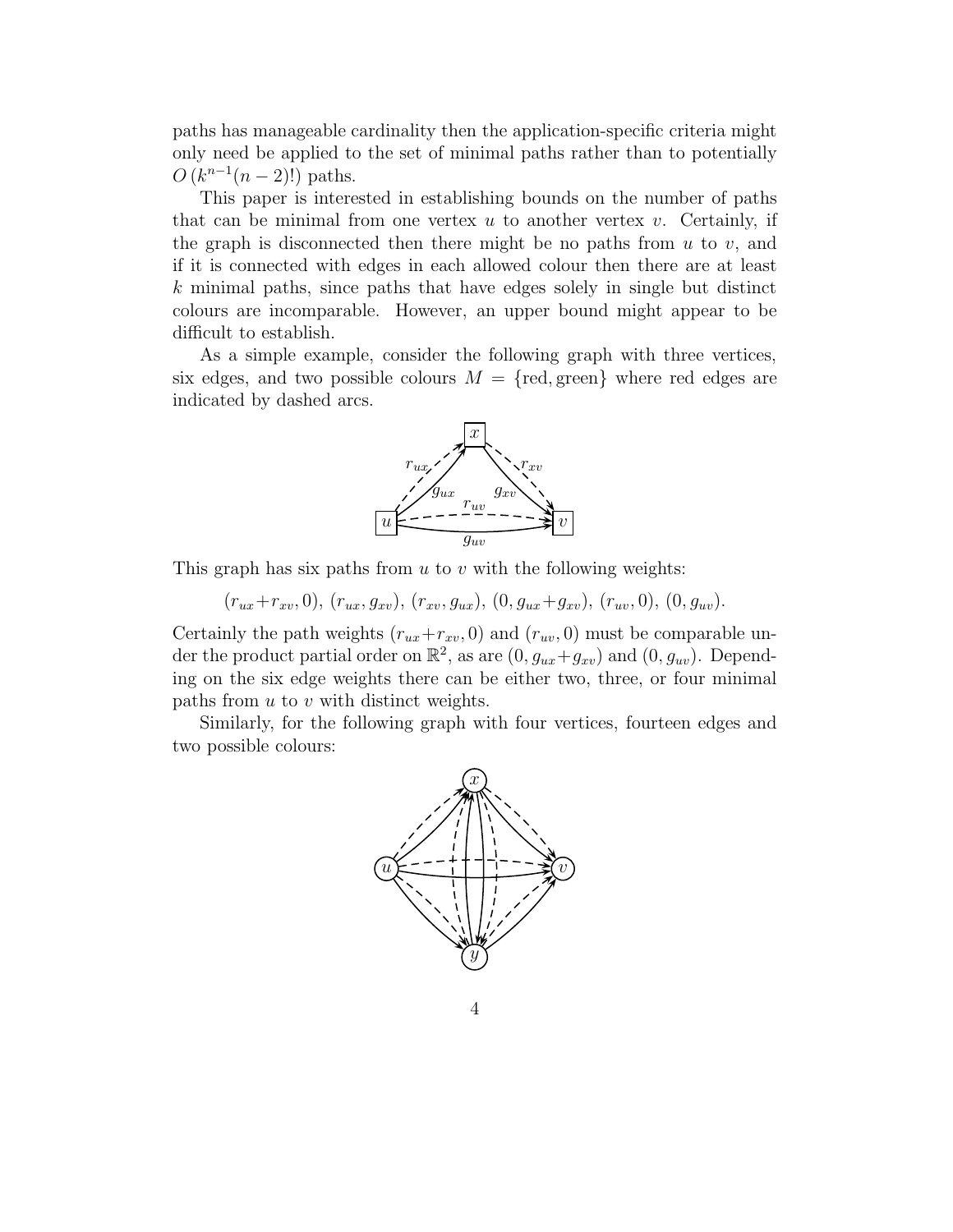there are 26 paths to consider from  $u$  to  $v$ . After a surprising amount of effort it can be seen that there are between two and a maximum of eight minimal path weights possible.

As an important special case, a weighted coloured–edge graph is called a *chain* if in some enumeration of its vertices  $v_1, v_2, v_3, \ldots, v_{n-1}, v_n$  the graph only has edges from a vertex  $v_x$  to the next vertex  $v_{x+1}$  in the enumeration.



Clearly, a chain can have up to a maximum of  $k^{n-1}$  paths from  $v_1$  to  $v_n$ . A simple induction argument can be used to show that in the following chain all  $k^{n-1}$  paths have minimal weight:

$$
(v_1) \frac{1}{1} \cdot \frac{2}{1} \cdot \frac{2}{1} \cdot \frac{4}{1} \cdot \frac{4}{1} \cdot \frac{2^{n-2}}{1} \cdot \frac{4}{1} \cdot \frac{4}{1} \cdot \frac{4}{1} \cdot \frac{4}{1} \cdot \frac{4}{1} \cdot \frac{4}{1} \cdot \frac{4}{1} \cdot \frac{4}{1} \cdot \frac{4}{1} \cdot \frac{4}{1} \cdot \frac{4}{1} \cdot \frac{4}{1} \cdot \frac{4}{1} \cdot \frac{4}{1} \cdot \frac{4}{1} \cdot \frac{4}{1} \cdot \frac{4}{1} \cdot \frac{4}{1} \cdot \frac{4}{1} \cdot \frac{4}{1} \cdot \frac{4}{1} \cdot \frac{4}{1} \cdot \frac{4}{1} \cdot \frac{4}{1} \cdot \frac{4}{1} \cdot \frac{4}{1} \cdot \frac{4}{1} \cdot \frac{4}{1} \cdot \frac{4}{1} \cdot \frac{4}{1} \cdot \frac{4}{1} \cdot \frac{4}{1} \cdot \frac{4}{1} \cdot \frac{4}{1} \cdot \frac{4}{1} \cdot \frac{4}{1} \cdot \frac{4}{1} \cdot \frac{4}{1} \cdot \frac{4}{1} \cdot \frac{4}{1} \cdot \frac{4}{1} \cdot \frac{4}{1} \cdot \frac{4}{1} \cdot \frac{4}{1} \cdot \frac{4}{1} \cdot \frac{4}{1} \cdot \frac{4}{1} \cdot \frac{4}{1} \cdot \frac{4}{1} \cdot \frac{4}{1} \cdot \frac{4}{1} \cdot \frac{4}{1} \cdot \frac{4}{1} \cdot \frac{4}{1} \cdot \frac{4}{1} \cdot \frac{4}{1} \cdot \frac{4}{1} \cdot \frac{4}{1} \cdot \frac{4}{1} \cdot \frac{4}{1} \cdot \frac{4}{1} \cdot \frac{4}{1} \cdot \frac{4}{1} \cdot \frac{4}{1} \cdot \frac{4}{1} \cdot \frac{4}{1} \cdot \frac{4}{1} \cdot \frac{4}{1} \cdot \frac{4}{1} \cdot \frac{4}{1} \cdot \frac{4}{1} \cdot \frac{4}{1} \cdot \frac{4}{1} \cdot \frac{4}{1} \cdot \frac{4}{1} \cdot \frac{4}{1} \cdot \frac{4}{1} \cdot \frac{
$$

Adding more *forward* edges to the chain from x to y for  $y > x+1$  increases the number of paths in the graph but it cannot increase the number in a minimal set of incomparable paths, and might possibly decrease the number. But adding *backward* edges from x to y for  $y < x$  appears to greatly complicate the situation. However, it is shown in this paper that essentially chains illustrate the worst possible situation, whereas more general weighted coloured–edge graphs may have a factorial number of paths a minimal set of incomparable paths can only have cardinality up to  $k^{n-1}$  (hence in a multimodal network this is a tight bound on the Pareto set of minimal path weights that might need to be considered when applying application-specific constraints). It is interesting to note that an equivalent result for general multiweighted graphs (even restricting attention to only consider unigraphs) does not hold.

This paper also addresses the determination of a bound on the expected number of minimal paths when the edge weights are random variables in a weighted bicoloured–edge graph  $(k = 2)$ . It provides an  $O(n^3)$  probabilistic bound on the expected number of minimal paths for bicoloured–edge graphs whose weights are drawn from a bounded probability density function.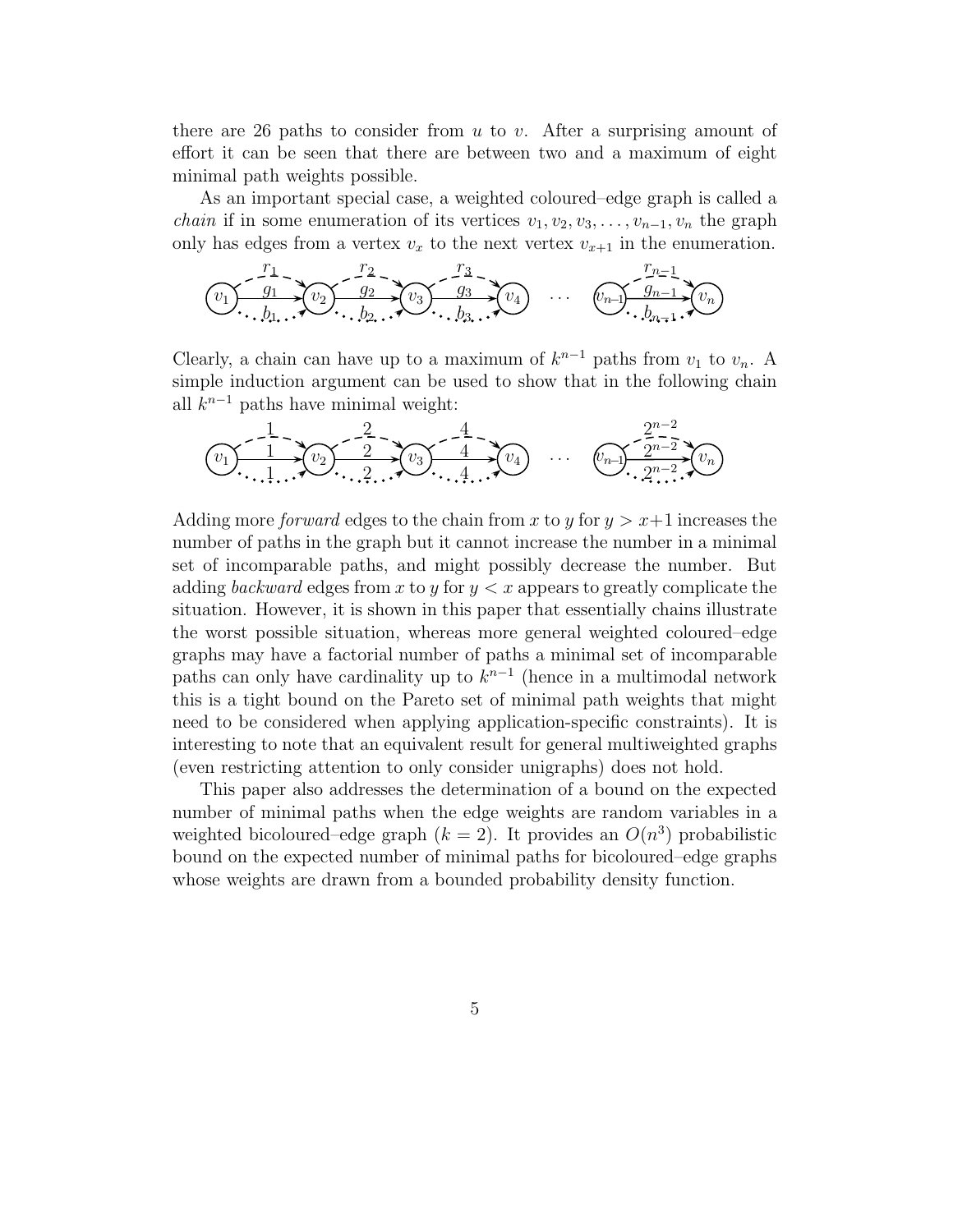#### **2. Upper Bound on Minimal Paths**

To prove that  $k^{n-1}$  is a bound on the cardinality a special class of weighted coloured–edge graph is first introduced.

**Definition 2.1.** A weighted coloured–edge graph  $\mathbf{G} = \langle V, E, \omega, \lambda \rangle$  is called *canonical* if:

- **G** is *complete* in each colour, namely for all vertices  $x \neq y$  and colour c there is exactly one edge  $e_{xy}$  from x to y with  $\lambda(e_{xy}) = c$ ,
- **G** satisfies the *triangle inequality* in each colour, for all distinct vertices x, y, z and colour c, the triangle formed by the three edges  $e_{xy}$ ,  $e_{yz}$ ,  $e_{xz}$ with  $\lambda(e_{xy}) = \lambda(e_{yz}) = \lambda(e_{xz}) = c$  obeys  $\omega(e_{xz}) \leq \omega(e_{xy}) + \omega(e_{yz})$ .

It is not difficult to verify in a canonical graph that every edge  $e_{xy}$  gives a minimal path from  $x$  to  $y$ . The following lemma shows that it will be sufficient to establish the bound on the class of canonical graphs.

**Lemma 2.2.** *Given any finite weighted coloured–edge graph*  $\mathbf{G} = \langle V, E, \omega, \lambda \rangle$ *there is a canonical graph*  $\mathbf{G}^* = \langle V, E^*, \omega^*, \lambda^* \rangle$  *with the same vertices and colours as* **G***, where*  $E \subseteq E^*$ *,*  $\lambda^*|_E = \lambda$ *, and for which every minimal path in* **G** *is also minimal in* **G**∗*.*

*Proof.* Firstly note that **G** can be made complete by adding edges  $e_{xy}$  with weight  $n \cdot w$  where  $n = |V|$  and w is the maximum weight of any edge in **G**. The added edges won't affect any existing minimal paths as those paths contain at most  $n-1$  edges so their path weight in each colour is less than  $n \cdot w$ . It might however introduce additional minimal paths in the graph if there were no existing path from x to y in some colour. Take  $E^*$  to be the resulting set of edges.

Next, the graph can have its weights altered by defining  $\omega^*(e_{xy})$  to be the weight of the shortest path from  $x$  to  $y$  that only uses edges with colour  $\lambda^*(e_{xy})$ . Thanks to completeness  $\omega^*$  is well-defined and clearly the resulting graph satisfies the triangle inequality.  $\Box$ 

**Theorem 2.3.** *Suppose* **G** *is a weighted coloured–edge graph with*  $n \geq 2$ *vertices and* k *colours. Then a set of incomparable minimal paths in* **G** *from one vertex to another can have at most*  $k^{n-1}$  *paths.*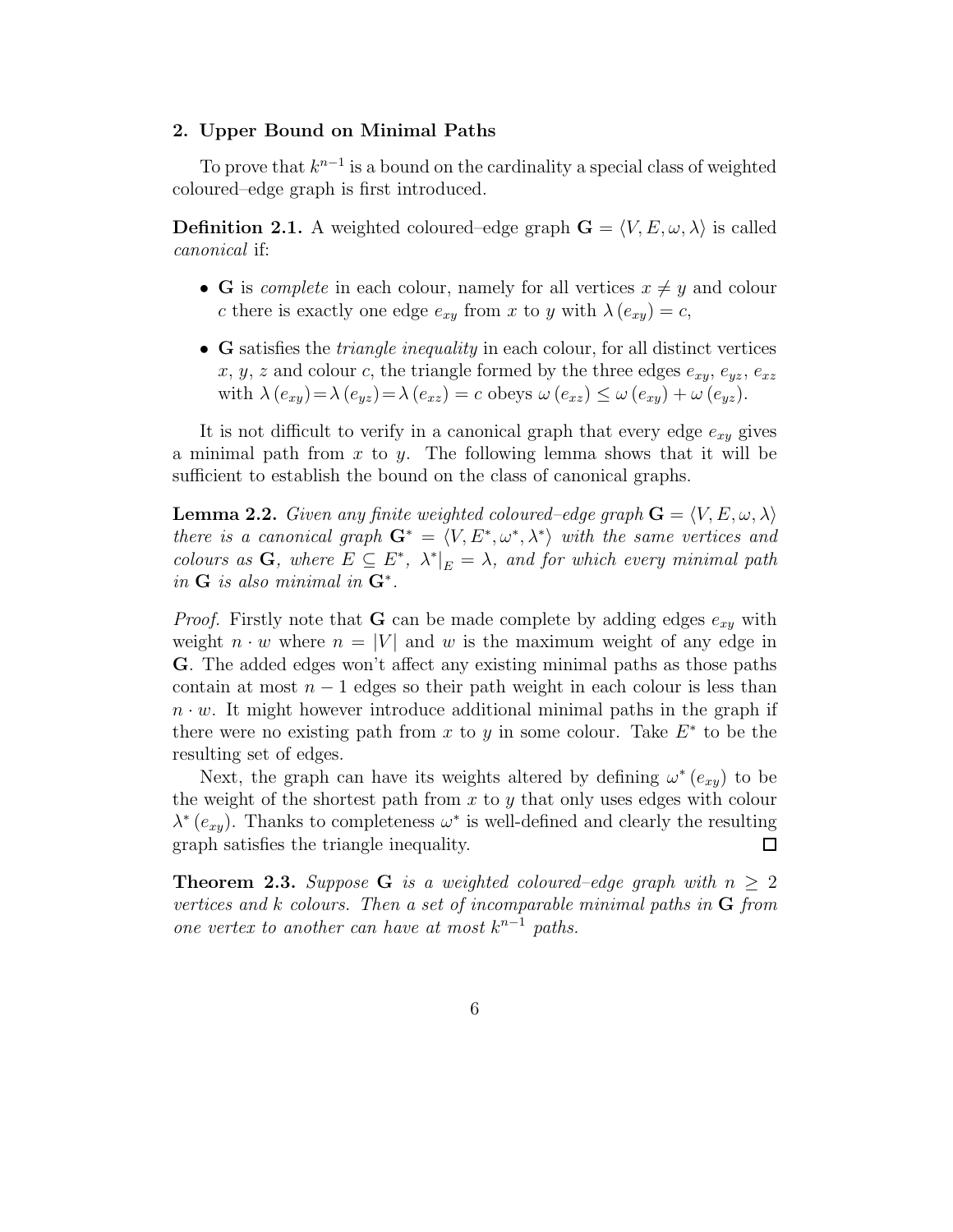*Proof.* The proof uses a counting argument and induction to bound the cardinality  $f_c(n)$  of a set of incomparable minimal paths whose first edge has colour c in any weighted coloured–edge graph with  $n$  vertices. Trivially,  $f_c(2) = 1$  for any graph **G** with only two vertices.

For the inductive step presume that  $f_c(m) \leq k^{m-2}$  in any graph with  $m \leq n$  vertices and suppose  $\mathbf{G} = \langle V, E, \omega, \lambda \rangle$  has  $n + 1$  vertices. By Lemma 2.2 **G** can be presumed to be canonical. Let u and v be any two distinct vertices of **G** and S be a set of incomparable minimal paths from  $u$  to  $v$ . By the triangle inequality it can be presumed that no minimal path in  $S$  has two consecutive edges of the same colour. Furthermore, a useful observation for a minimal path that starts with an edge  $e_{ux}$  of colour  $\lambda(e_{ux}) = c$  and which passes through some vertex  $y$  before reaching  $v$  is that for the edge  $e_{uy}$  with  $\lambda(e_{uy}) = c$  minimality of the path ensures that  $\omega(e_{ux}) < \omega(e_{uy})$ . To show that  $f_c(n+1) \leq k^{n-1}$  for each colour c order the remaining vertices of  $V, v_1, v_2, \ldots, v_{n-1}$  so that if  $i < j$  then  $\omega(e_{uv_i}) \leq \omega(e_{uv_j})$  where  $e_{uv_i}$  and  $e_{uv_j}$  are the edges of colour c from u to  $v_i$  and  $v_j$  respectively. By the earlier observation, no minimal path that starts with the edge  $e_{uv_i}$  of colour c can pass through any of the vertices  $v_j$  for  $j < i$ . Hence, any minimal path that starts with the edge  $e_{uv_{n-1}}$  has only a choice of  $k-1$  edges to reach  $v$  (since its consecutive edges are not of the same colour), so there are at most  $k-1$  such paths. Similarly, any minimal path that starts with the edge  $e_{uv_i}$  can only utilize  $v_i, v_{i+1}, \ldots, v_{n-1}$  and v, so by the inductive hypothesis for  $m = n - i + 1$  there are at most  $\Sigma_{c' \neq c} f_{c'}(n - i + 1) \leq (k - 1)k^{n - i - 1}$ . Summing across all the edges  $e_{uv_1}, e_{uv_2}, \ldots, e_{uv_{n-1}}$  and  $e_{uv}$  gives  $f_c(n+1) \leq$  $(k-1)k^{n-2} + (k-1)k^{n-3} + \cdots + (k-1)+1 = k^{n-1}$ . Since there are k possible colours in which to start a path this completes the proof.  $\Box$ 

Note that as the proof relies on being able to linearly order the vertices  $v_1, v_2, \ldots, v_{n-1}$  based on the edge weights  $\omega(e_{uv_i})$  in a specific colour c, the proof can not be readily adapted to arbitrary multiweighted graphs. This result gives a tight upper bound on the cardinality of a set of incomparable minimal paths in a weighted coloured–edge graph. The bound is suitable for applications that are primarily interested in determining an optimal path given criteria that depend on the total weight in each mode of transportation. However, the proof can be sightly modified to provide a bound on the total number of minimal paths in the graph from  $u$  to  $v$ , counting all minimal paths that are comparable with each other (having the same path weight).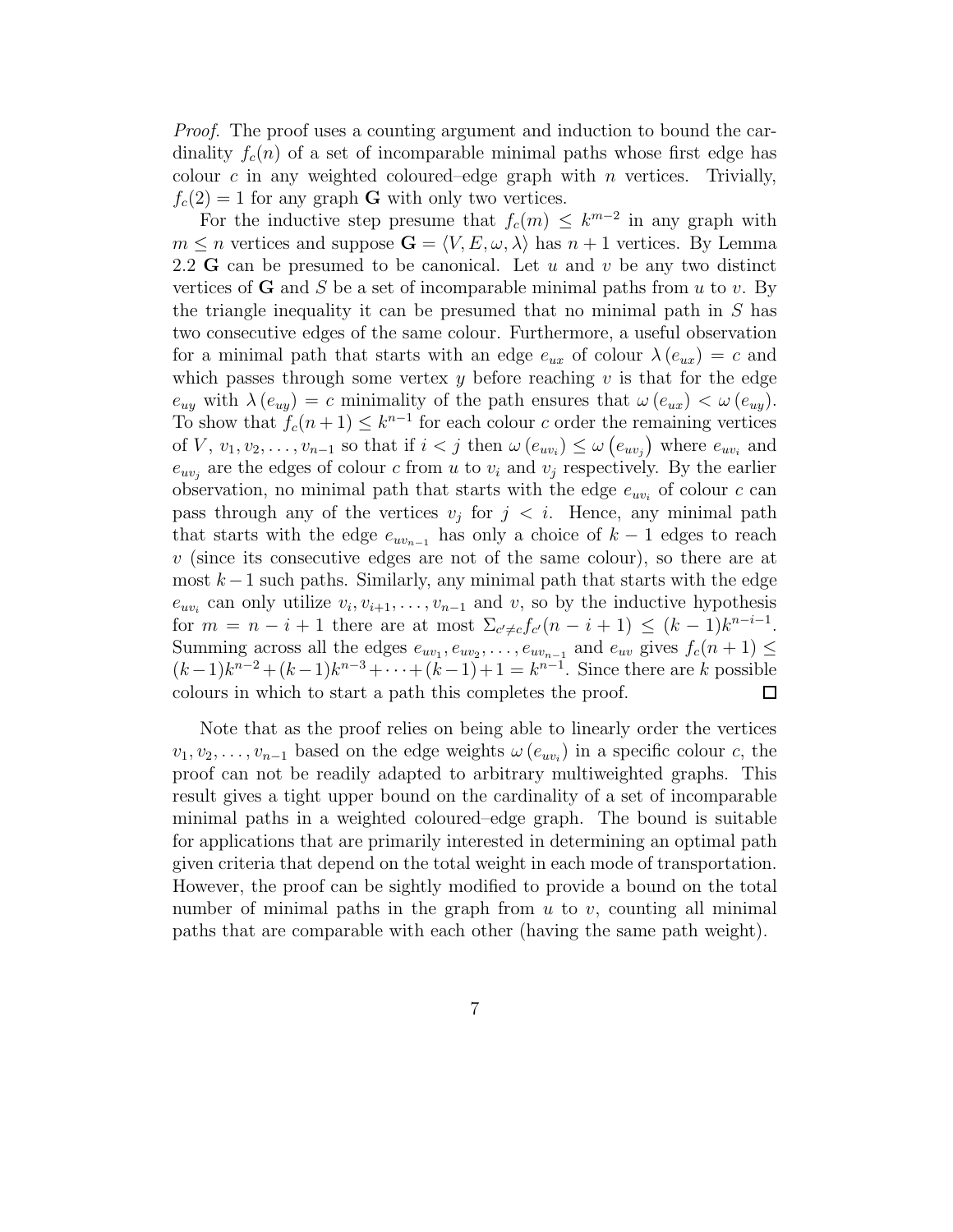**Theorem 2.4.** *Suppose* **G** *is a weighted coloured–edge graph with*  $n \geq 2$ *vertices and* k *colours for which there is only at most one edge of each colour between vertices. Then* **G** *has at most*  $k(k+1)^{n-2}$  *minimal paths from one vertex to another.*

*Proof.* Similar to Theorem 2.3 except that the counting argument bounds  $g_c(m) \leq (k+1)^{m-2}$  and paths are allowed to have the same colour on two consecutive edges.  $\Box$ 

The bound established in Theorem 2.4 can be seen to be tight by constructing examples based on the chain example in the previous section but with additional edges, such as the following example for  $n = 4$  in which each of the  $3 \times 4^2$  paths from  $v_1$  to  $v_4$  is minimal:



#### **3. Expected Number of Minimal Paths**

This section demonstrates that the expected number of minimal paths for a bicoloured–edge graph is polynomially bounded. The approach is based on some ideas from Röglin & Vöcking [5] and Beier et al. [6] where a bound on the expected number of optimal solutions is estimated for bicriteria problems. Their work focuses on the establishment of a probabilistic bound on the number of Pareto optimal points for bicriteria integer problems, exploiting structural properties of the Pareto frontier that are termed as *winners* and *losers*. It is adapted here to estimate a probabilistic bound on the number of minimal paths in weighted bicoloured–edge graphs. However, several arguments have been modified to be applied in the context of coloured–edge graphs.

Suppose **G** is a finite weighted bicoloured–edge graph with colours  $M =$ {red, green} for convenience and let u, v be vertices of **G** for which there is a pure coloured–edge path in colour green from u to v.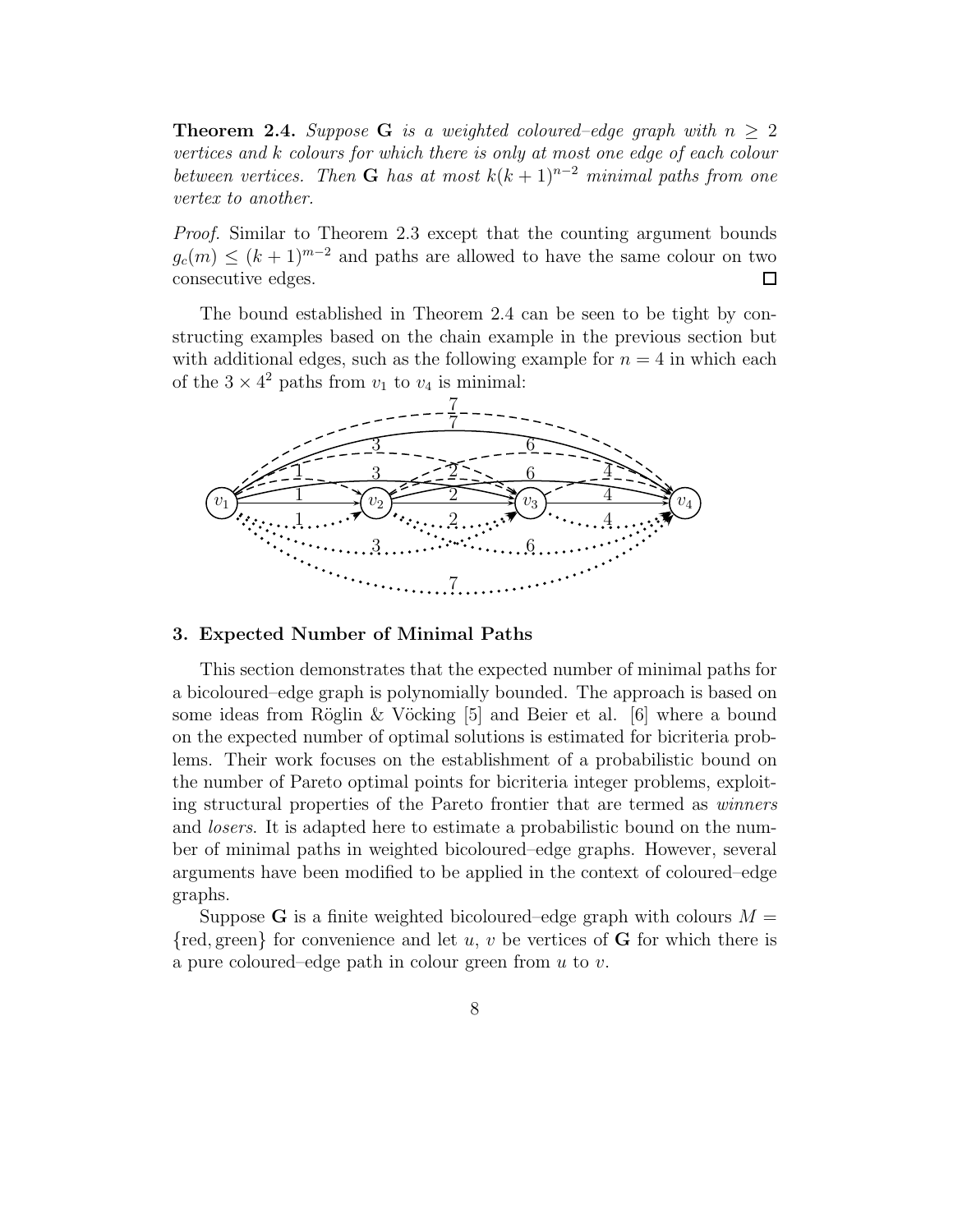Assume e is a red edge of **G** whose weight is a random variable with bounded probability density function  $f_e : (0, \infty) \to [0, \phi_e]$  for some  $\phi_e > 0$ . Define the function  $\Delta_e : [0, \infty) \to (0, \infty]$  for  $r \geq 0$  by the following. Consider the paths  $p_e$  from u to v that do not include the edge e and for which  $\omega_{\rm red}(p_e) \leq r$ . Since there is a pure path in colour green from u to v, there are such paths  $p_e$ , and since **G** is finite there are only finitely many such paths. Take  $p_e^{max}$  to be such a path that has least green weight and let  $g_r = \omega_{\text{green}}(p_e^{max})$ . Note that  $g_r$  is uniquely defined for r and does not depend in any way on the value of  $\omega(e)$ . Next, consider the paths  $q_e$  from u to v that do include the edge e and for which  $\omega_{\text{green}}(q_e) < q_r$ . If there is no such path then take  $\Delta_e(r) = \infty$  for convenience, otherwise let  $q_e^{min}$  denote such a path that has least red weight and take  $\Delta_e(r) = \omega_{\text{red}}(q_e^{min})$ . Note that although  $\omega_{\rm red}(q_e^{min})$  depends on the value of  $\omega(e)$ , the weight of this edge does not affect the relative red ordering between the various  $q_e$  (since they each include e). Hence the choice of  $q_e^{min}$  (or another  $q_e$  with same red weight) does not depend in any way on the value of  $\omega(e)$ , and  $s_r = \omega_{\text{red}}(q_e^{min}) - \omega(e)$ (where  $s_r$  is the sum of red weights except for e) is uniquely determined by r and does not depend on the choice of  $\omega(e)$ .



Figure 1: Representation of  $\Delta_e(r)$  and associated variables.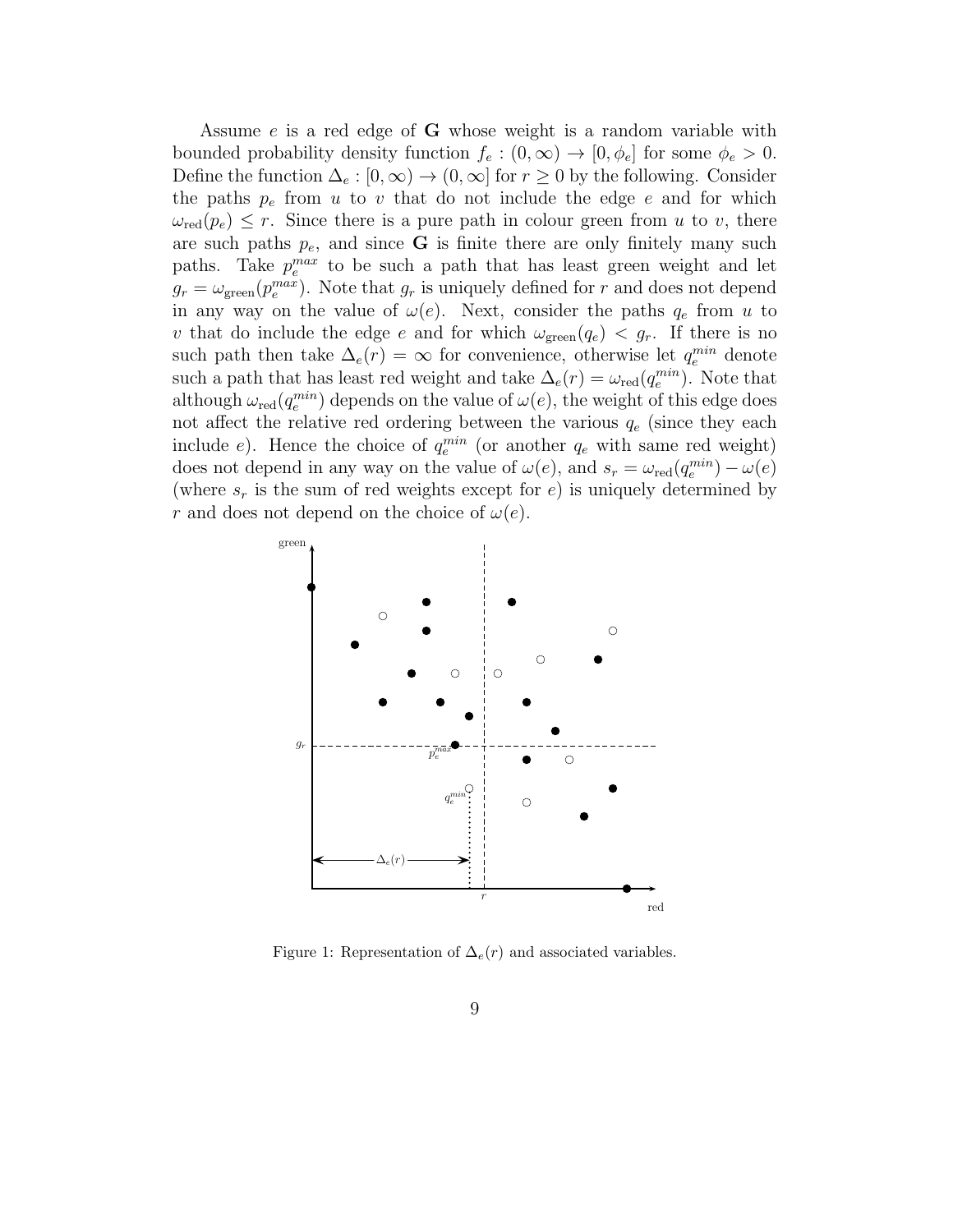Figure 1 illustrates  $\Delta_e$  and its associated variables, where black dots are used to represent paths not using edge e and white dots represent the paths containing e. Note that all  $q_e$  paths just shift horizontally depending on the value of  $\omega(e)$ . However, they do not change their positions relative to each other.

**Lemma 3.1.** *For any*  $r \geq 0$  *and*  $\varepsilon \geq 0$ *, if*  $\Delta_e(r) < \infty$  *then* 

$$
\mathbb{P}(r < \Delta_e(r) \le r + \varepsilon) \le \phi_e \cdot \varepsilon.
$$

*Proof.* Let  $r \geq 0$ ,  $\varepsilon > 0$  and  $q_e^{min}$  be a path that includes e with  $\omega_{\text{green}}(q_e^{min})$  <  $g_r$  and  $\omega_{\text{red}}(q_e^{min})$  minimal amongst such paths. As  $s_r$  does not depend on the value of  $\omega(e)$  one has:

$$
\mathbb{P}(r < \Delta_e(r) \le r + \varepsilon) = \mathbb{P}(r < s_r + \omega(e) \le r + \varepsilon)
$$
  
\n
$$
= \mathbb{P}(r - s_r < \omega(e) \le r - s_r + \varepsilon)
$$
  
\n
$$
= \int_{r - s_r}^{r - s_r + \varepsilon} f_e(x) dx
$$
  
\n
$$
\le \int_{r - s_r}^{r - s_r + \varepsilon} \phi_e dx = \phi_e \cdot \varepsilon.
$$

 $\Box$ 

Now, suppose that all the red edges e of the graph **G** have weights that are random variables with bounded probability density functions, and suppose that besides a pure green path from  $u$  to  $v$  there is also a pure coloured–edge path in red from  $u$  to  $v$ , with a minimal pure coloured–edge path in red having red weight  $r_{tot}$ .

Define the function  $\Delta : [0, r_{tot}) \to (0, \infty)$  for  $0 \leq r < r_{tot}$  by the following. Consider the minimal paths q from u to v for which  $\omega_{\text{red}}(q) > r$ . Since there is a pure red path with weight  $r_{tot}$ , there are such paths q, and since **G** is finite there are only finitely many such paths. Take  $q^{min}$  to be a minimal path with  $\omega_{\rm red}(q^{min}) > r$  that has least red weight and take  $\Delta(r) = \omega_{\rm red}(q^{min}) > r$ . Figure 2 illustrates  $\Delta(r)$  and  $q^{min}$ .

**Lemma 3.2.** *For*  $0 \leq r < r_{tot}$ , *there exists a red edge e for which*  $\Delta(r)$  =  $\Delta_e(r)$ .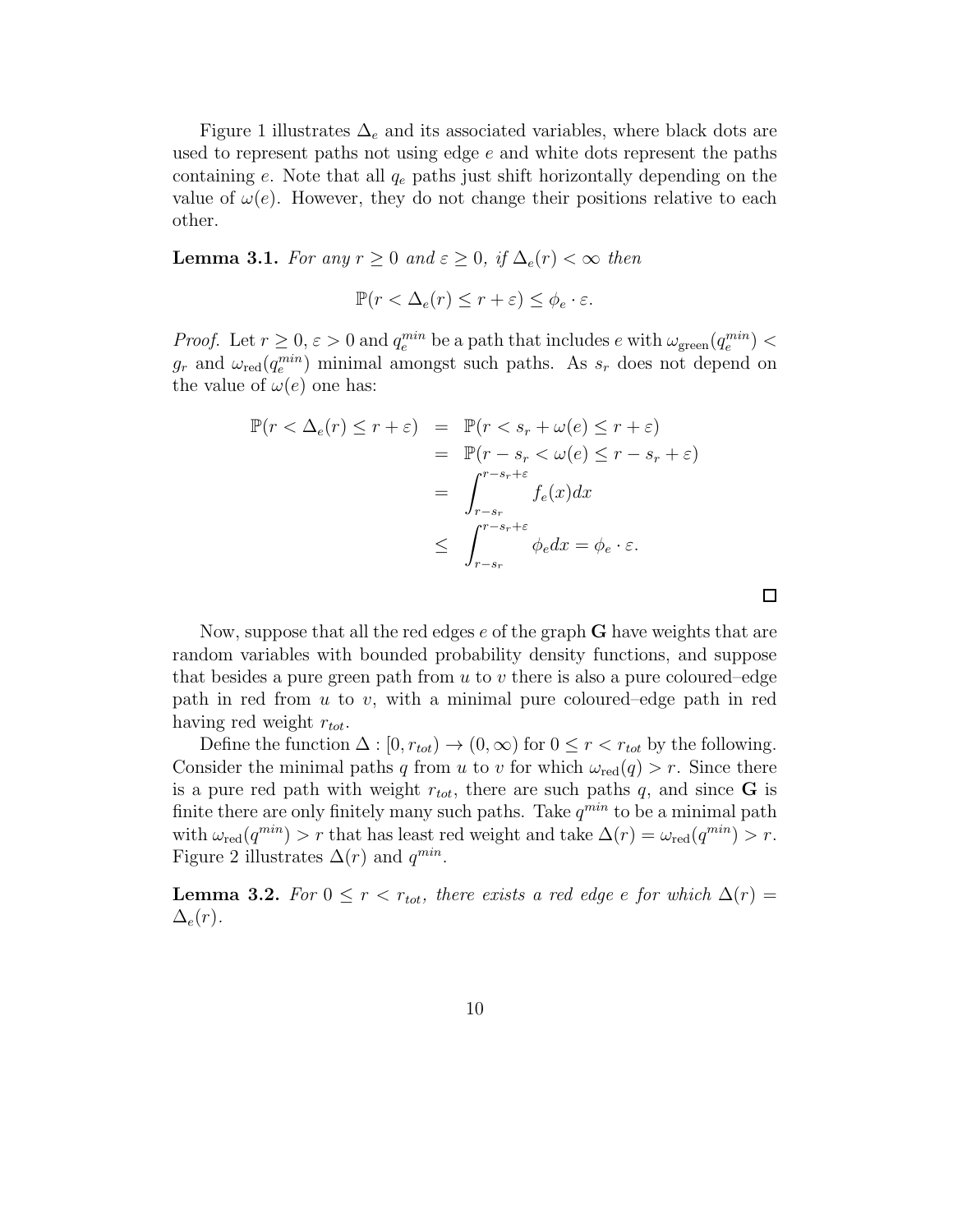

Figure 2: Representation of  $\Delta(r)$  and associated variables.

*Proof.* Consider the minimal paths p from u to v for which  $\omega_{\text{red}}(p) \leq r$ . Since there is a pure green path from  $u$  to  $v$  there are such paths, and since  $\bf{G}$  is finite there are only finitely many such paths. Take  $p^{max}$  to be a minimal path with  $\omega_{\rm red}(p) \leq r$  that has least green weight. Then  $p^{max}$  and  $q^{min}$ are adjacent minimal paths on the Pareto frontier, so there can be no path between  $p^{max}$  and  $q^{min}$  in the sense that no path can have both its red weight less than  $\omega_{\text{red}}(q^{min})$  and its green weight less than  $\omega_{\text{green}}(p^{max})$ .

Since  $\omega_{\text{red}}(p^{max}) \le r < \omega_{\text{red}}(q^{min})$  there must be some red edge e that is in  $q^{min}$  but not in  $p^{max}$ . As  $p_e^{max}$  has the least green weight amongst paths  $p_e$ that do not include e and for which  $\omega_{\rm red}(p_e) \le r$ ,  $\omega_{\rm green}(p_e^{max}) \le \omega_{\rm green}(p^{max})$ . As  $\omega_{\text{red}}(p_e^{max}) \leq r < \omega_{\text{red}}(q^{min})$ , and there are no paths between  $p^{max}$  and  $q^{min}$  it follows that  $\omega_{\text{green}}(p_e^{max}) = \omega_{\text{green}}(p^{max})$ . Hence  $g_r = \omega_{\text{green}}(p^{max})$ .

As  $p^{max}$  and  $q^{min}$  are incomparable  $\omega_{green}(q^{min}) < \omega_{green}(p^{max}) = g_r$ . Next, as  $q_e^{min}$  has the least red weight amongst paths  $q_e$  that do include e and for which  $\omega_{\text{green}}(q_e) < g_r$ ,  $\omega_{\text{red}}(q_e^{min}) \leq \omega_{\text{red}}(q_m^{min})$ . But since  $\omega_{\text{green}}(q_e^{min}) <$  $g_r = \omega_{\text{green}}(p^{max})$  and there are no paths between  $p^{max}$  and  $q^{min}$ , it follows that  $\omega_{\rm red}(q_e^{min}) = \omega_{\rm red}(q^{min})$ . Hence one has  $\Delta(r) = \omega_{\rm red}(q^{min}) =$  $\omega_{\rm red}(q_e^{min}) = \Delta_e(r).$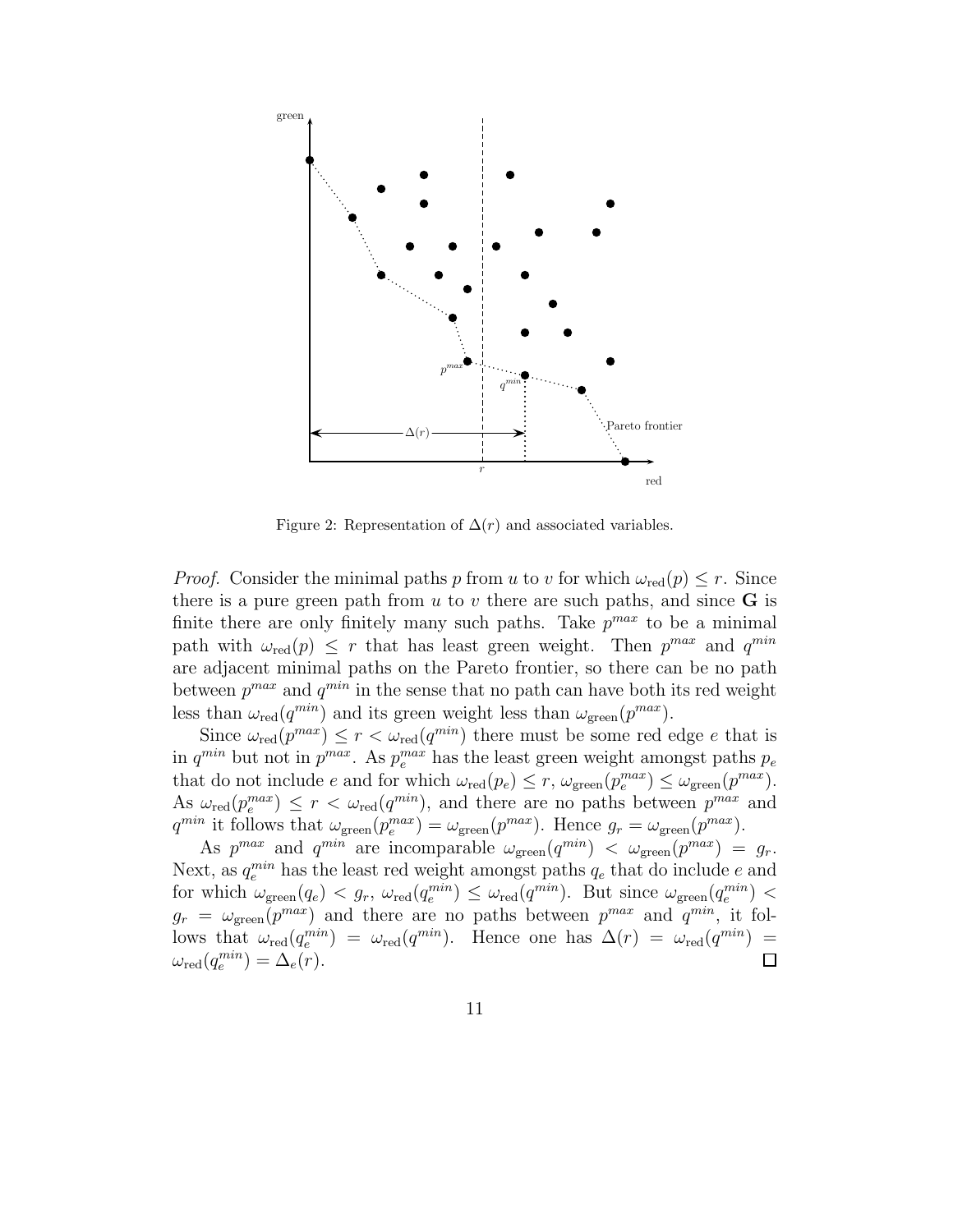**Corollary 3.3.** *For any*  $0 \leq r < r_{tot}$  *and*  $\varepsilon > 0$ 

$$
\mathbb{P}(\Delta(r) \le r + \varepsilon) \le \left(\sum_{red\ edge} \phi_e\right) \cdot \varepsilon.
$$

*Proof.* If  $r < \Delta(r) \leq r + \varepsilon$  then by Lemma 3.2, there exists a red edge e for which  $r < \Delta_e(r) \le r + \varepsilon$ . Hence using a union bound and Lemma 3.1,

$$
\mathbb{P}(r < \Delta(r) \le r + \varepsilon) \le \sum_{\text{red edge } e} \mathbb{P}(r < \Delta_e(r) \le r + \varepsilon)
$$
  

$$
\le \sum_{\text{red edge } e} \phi_e \cdot \varepsilon.
$$

Corollary 3.3 provides the main argument to establish a bound on the expected number of minimal paths for a bicoloured–edge graph.

**Theorem 3.4.** *Let* **G** *be a finite weighted bicoloured–edge graph and let* u*,* v *be vertices of* **G** *for which there is a pure colour path from* u *to* v *in each of the two colours. Suppose that the weights of all edges* e *in one of the colours are random variables with probability density functions bounded above by*  $\phi_e$ , and let  $r_{tot}$  denote the weight of the minimal pure colour path in that colour. *Then the expected number of Pareto minimal elements with distinct weights is bounded above by*  $\sum_{e} \phi_e \cdot r_{tot} + 1$ .

*Proof.* As previously denote the colours by {red, green} for convenience. As **G** is finite there are only finitely many minimal paths  $q$  from  $u$  to  $v$ , and they all have red weight between 0 and  $r_{tot}$  inclusive.

Partition the interval  $(0, r_{tot}]$  into  $\kappa$  equal subintervals and note that since only minimal paths with distinct (red) weights are considered, there is a threshold  $\kappa_{min}$  above which each interval can contain at most one minimal path. Hence for all  $\kappa \geq \kappa_{min}$ , the expected number of distinct minimal paths is

$$
1 + \sum_{i=0}^{\kappa-1} \mathbb{P}\left(\exists \text{ minimal path } q \text{ with } \frac{r_{tot}}{\kappa} i < \omega_{\text{red}}(q) \le \frac{r_{tot}}{\kappa} (i+1)\right)
$$

including the minimal pure green path that has red weight 0. Figure 3 depicts the partition of  $(0, r_{tot})$ .

 $\Box$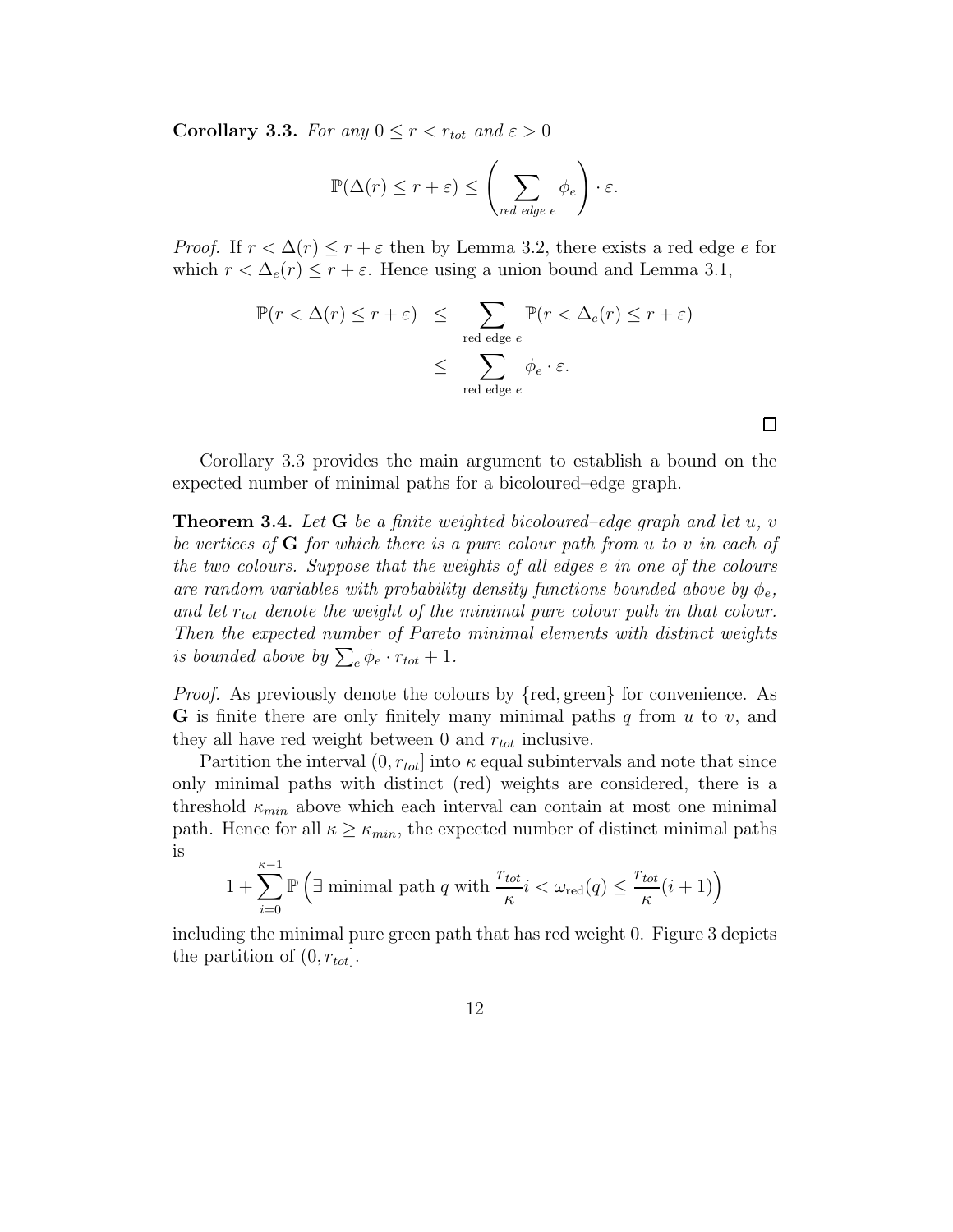

Figure 3: Pareto minimal elements and partition of the interval (0*, rtot*].

Now for each *i* there is a minimal path q with  $\frac{r_{tot}}{\kappa} i < \omega_{\text{red}}(q) \le \frac{r_{tot}}{\kappa} (i+1)$ if and only if  $\Delta(\frac{r_{tot}}{\kappa}i) \leq \frac{r_{tot}}{\kappa}(i+1)$  which has probability bounded above by  $(\sum \phi_e)^{r_{tot}}$  by Corollary 3.3. Hence the expected number of minimal paths with distinct weights is bounded by

$$
1 + \sum_{i=0}^{\kappa-1} \left( \sum \phi_e \right) \frac{r_{tot}}{\kappa} = 1 + \left( \sum \phi_e \right) \cdot r_{tot}.
$$

 $\Box$ 

Note that if each red edge has weight bounded by  $r_{max}$  then  $r_{tot}$  is  $O(n)$ , so the expected number of minimal paths is  $O(mn) + 1$  where m denotes the number of red edges. Furthermore, there are only at most  $n^2 - 3n + 3$ red edges to consider in a graph with  $n$  vertices so the order is bounded by  $O(n^3)$ .

# **4. Conclusions**

For weighted coloured–edge graphs to be successfully utilized in multimodal network applications the number of minimal paths needs to be man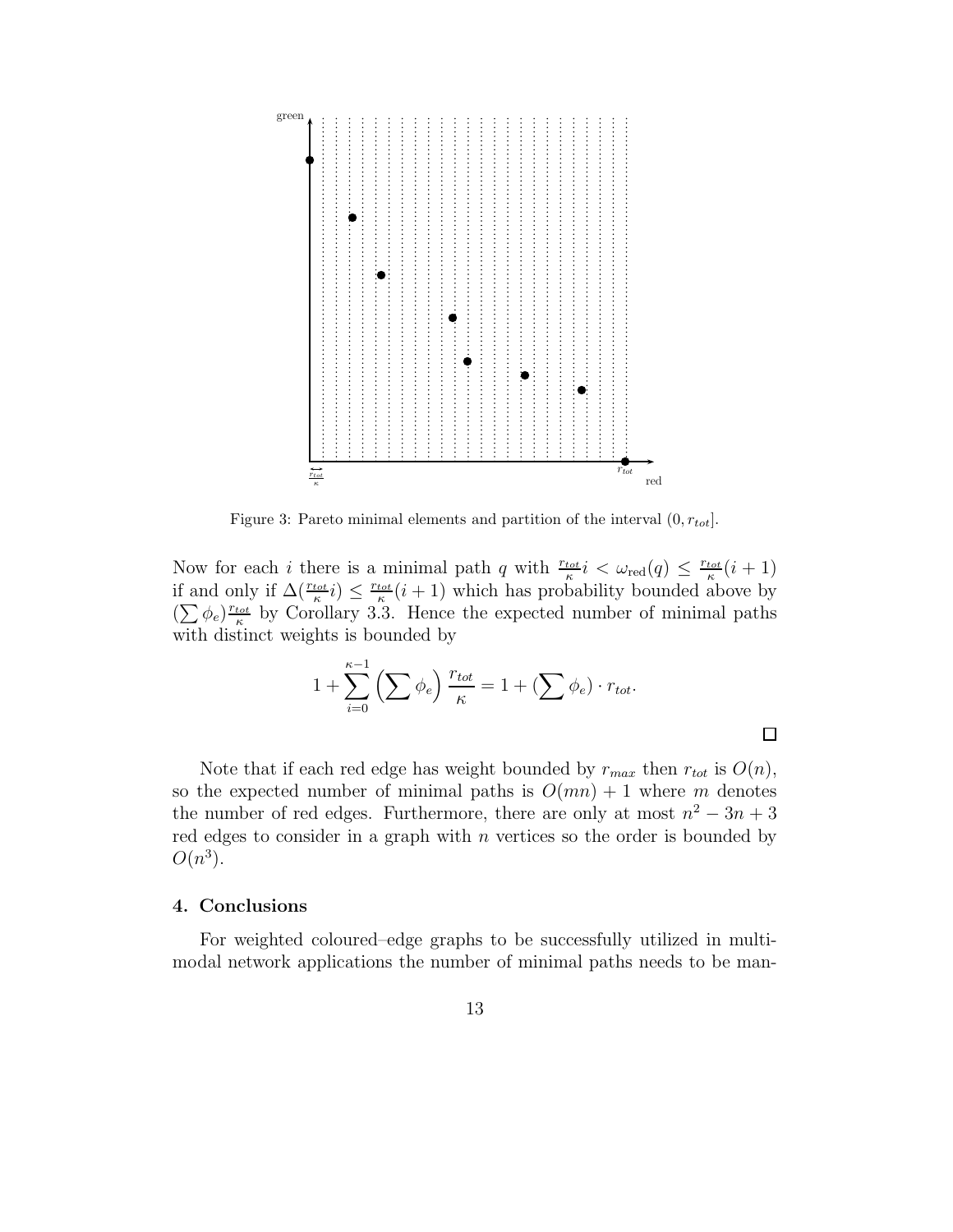ageable, as each minimal path may need to be further investigated to determine a sought optimal path or paths in a particular application. The chain example from Section 1 with exponentially growing weights illustrates that there can be an exponential number of incomparable minimal paths in a weighted coloured–edge graph. However, Theorem 2.3 shows that this is a tight bound, and the fact that there can only be an exponential number  $k^{n-1}$ of minimal paths rather than potentially a factorial number  $O(k^{n-1}(n-2)!)$ is surprising. As a consequence, even in the worst case moderately sized graphs (with around  $20 - 30$  vertices) can still be feasibly tackled.

Experimental studies undertaken by the authors indicate that the number of minimal paths in real networks is typically a low-order polynomial function of n, so very large networks can be studied in practice. Theorem 3.4 justifies this observation for bicoloured–edge graphs whose edge weights are randomly drawn from a bounded probability density function, showing that only  $O(n^3)$ minimal paths are expected. It is presumed that this polynomial bound can be substantially reduced and that a similar result is also true for coloured– edge graphs with  $k > 2$  colours.

## **Acknowledgements**

This research was partly supported by Catolica del Maule University, Talca–Chile, through the project MECESUP–UCM0205.

### **Bibliography**

- [1] J. Clímaco, M. Captivo, M. Pascoal, On the bicriterion minimal cost/minimal label - spanning tree problem, European Journal of Operational Research 204 (2) (2010) 199 – 205.
- [2] H. Xu, K. W. Li, D. M. Kilgour, K. W. Hipel, A matrix-based approach to searching colored paths in a weighted colored multidigraph, Applied Mathematics and Computation 215 (1)  $(2009)$  353 – 366.
- [3] Y. Manoussakis, Alternating paths in edge-colored complete graphs, Discrete Applied Mathematics 56  $(2-3)$   $(1995)$  297 – 309, fifth Franco-Japanese Days.
- [4] J. Bang-Jensen, G. Gutin, Alternating cycles and paths in edge-coloured multigraphs: A survey, Discrete Mathematics  $165-166$  (1997)  $39-60$ , Graphs and Combinatorics.